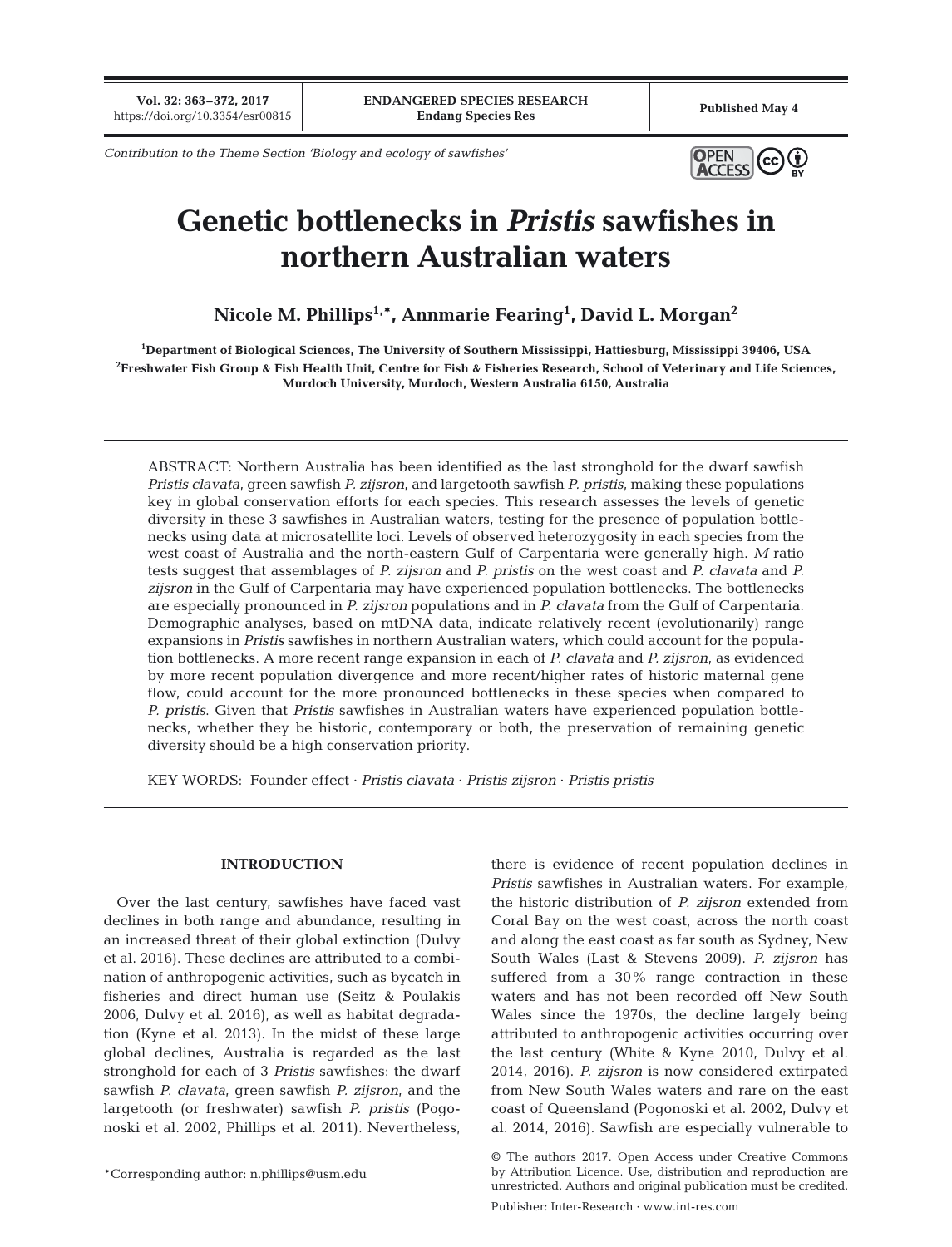such declines because they are long-lived, mature late in life and have low fecundity, making population recovery a slow process (Simpfendorfer 2000, Peverell 2005, Thorburn et al. 2007).

While it is generally agreed that *Pristis* sawfishes have suffered from declines in range and abundance in Australian waters, the severity of these declines and the impact on the health of extant populations is largely unknown. This is because the evidence for the declines is largely anecdotal, with limited reliable estimates of abundance or population trend data (Kyne et al. 2013). Populations that have suffered from severe declines or population bottlenecks are at risk of having substantially reduced levels of genetic diversity (Frankham 2005). The maintenance of genetic diversity in sawfish populations is important in their conservation because long-term recovery is dependent upon populations being genetically diverse and large enough to adapt to changes in the environment, resist disease, and avoid inbreeding (Peery et al. 2012). Assemblages of each of *P. clavata*, *P. zijsron*, and *P. pristis* on the west coast and Gulf of Carpentaria in Australia have low to moderate levels of genetic diversity, based on data from the mitochondrial (mtDNA) control region (Phillips et al. 2011). However, levels of genetic diversity in each of *P. clavata* and *P. zijsron* in the Gulf of Carpentaria are reduced when compared to those for the west coast (Phillips et al. 2011). Whether or not the levels of genetic diversity in *Pristis* sawfishes are a consequence of population declines (whether contemporary or historic) remains unresolved (Phillips et al. 2011). The current research, therefore, aims to assess genetic diversity in *Pristis* sawfishes in Australian waters using nuclear DNA (nDNA) markers (microsatellite loci), and to test whether these populations have undergone population bottlenecks, thus providing valuable information on the genetic 'health' of these sawfish populations.

## **MATERIALS AND METHODS**

#### **Sampling**

Genetic data were generated from tissue biopsies (preserved in  $100\%$  ethanol or  $20\%$  dimethyl sulfoxide saturated with NaCl) or skin taken from contemporary dry rostra from the dwarf sawfish *Pristis clavata*, green sawfish *P. zijsron*, and largetooth sawfish *P. pristis* from sites across northern Australia, as described by Phillips et al. (2011, 2017). Tissue samples were collected from sites on the west coast of Australia for *P. clavata* (N = 40), *P. zijsron* (N = 26), and *P. pristis* (N = 51) (Phillips et al. 2011, 2017). Samples were also collected from the Gulf of Carpentaria for *P. clavata* (N = 25), *P. zijsron* (N = 18), and *P. pristis*  $(N = 88)$  (Phillips et al. 2011, 2017). Since the number of samples collected per site was generally small, samples from a single geographic region were pooled for analysis (Phillips et al. 2011, 2017). Microsatellite data were not necessarily generated for all samples, because statistical power was not substantially increased by larger sample sizes once data were generated for 30 to 40 samples from a single geographic region (e.g. *P. pristis* from the Gulf of Carpentaria).

#### **Genetic methods**

A Masterpure™ DNA extraction kit (Epicentre Technologies) was used to extract total genomic DNA from approximately 5 mg of tissue, according to the manufacturer's protocol for preserved tissue and following the protocol of Phillips et al. (2009) for the rostral tissue. PCR was used to amplify alleles at 6 microsatellite loci in *P. pristis* and 8 loci in each of *P. clavata* and *P. zijsron* (Feldheim et al. 2010, Fields et al. 2015, Phillips et al. 2017) (see Tables 1, 2 & 3). The primers, PCR cycling conditions, and allele scoring were performed according to the methods of Phillips et al. (2017). Genetic data were generated for a 351−, 352−, and 351−353 base pair (bp) portion of the mitochondrial control region in each of *P. clavata*, *P. zijsron* and *P. pristis*, respectively, using the primers, PCR cycling conditions and DNA sequencing methods of Phillips et al. (2011).

# **Data analysis**

Linkage disequilibrium and deviation from Hardy-Weinberg equilibrium (HWE) were assessed for each of *P. clavata*, *P. zijsron*, and *P. pristis* in GENEPOP version 1.2, with a dememorization number of 10 000, 1000 batches, and 10 000 iterations per batch (see Raymond & Rousset 1995) and a Bonferroni correction for multiple tests (Rice 1989). Micro-Checker v.2.2.3 was also used to check for genotyping errors and null alleles for all loci (van Oosterhout et al. 2004).

#### **Genetic diversity**

Levels of genetic diversity at microsatellite loci were assessed via expected and observed hetero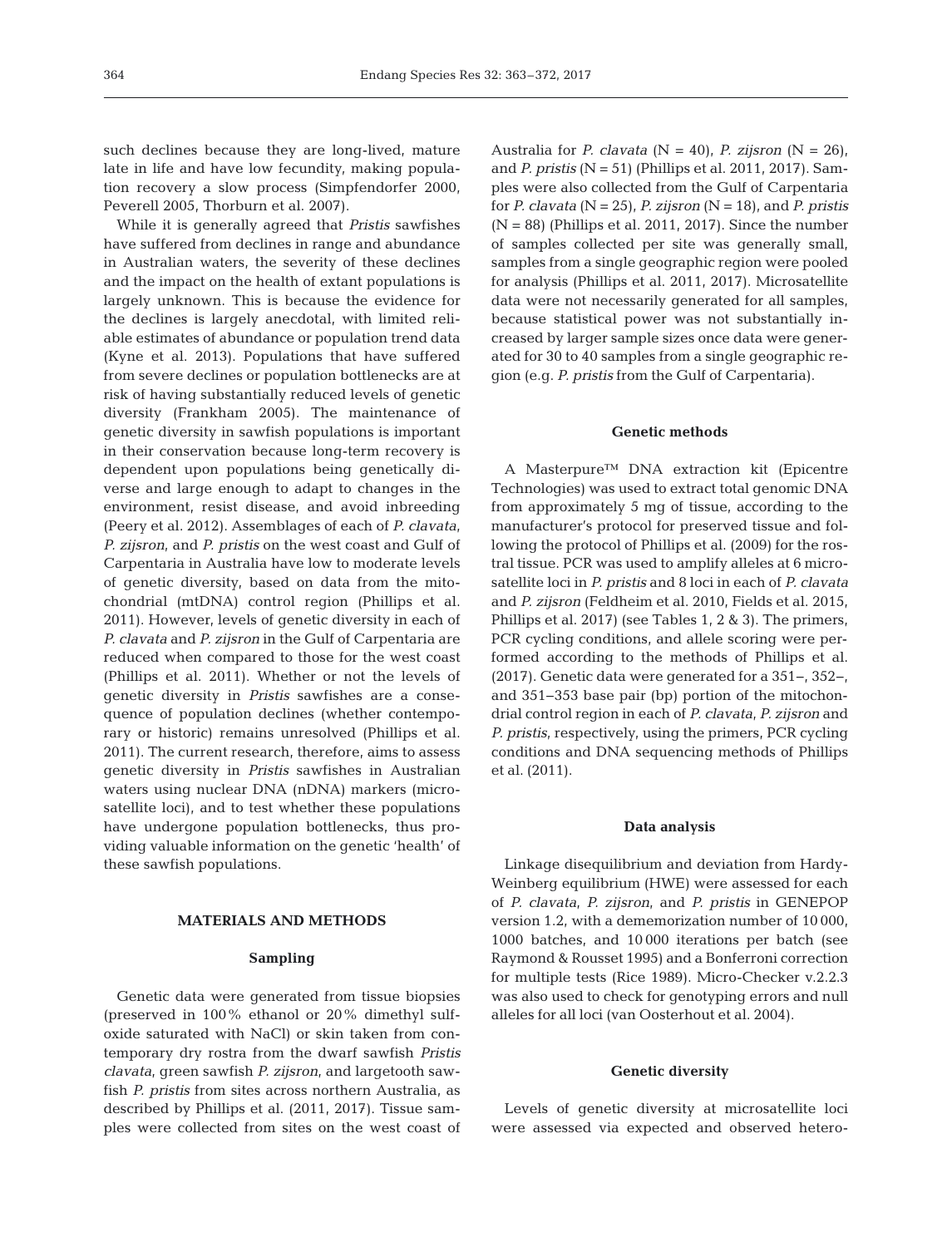zygosity and allelic richness using rarefaction to account for uneven sample sizes, as calculated in FSTAT (www2.unil.ch/popgen/softwares/fstat.htm).

## **Demographic history**

Heterozygosity excess, mode-shift, and *M* ratio tests were used to test for genetic bottlenecks in each of *P. clavata*, *P. zijsron*, and *P. pristis*. The hetero zygosity excess test uses the expectation that a declining population will experience a greater reduction in the number of alleles (via loss of rare alleles) than in heterozygosity, resulting in an excess of heterozygosity in bottlenecked populations (Nei et al. 1975). The mode-shift test evaluates the allele frequency distribution at a locus and determines whether there has been a shift of the mode from the expected (L-shaped) distribution (Luikart et al. 1998). Heterozygosity excess and mode-shift tests were conducted in BOTTLENECK version 1.2.02 (Cornuet & Luikart 1996) using the stepwise mutation model (SMM) and the 2-phase model (TPM) with 10 000 simulations per locus. The TPM consisted of 90% single-step mutations and 10% multi-step mutations with the variance for mutation size set to 12, as suggested by Piry et al. (1999). The *M* ratio is the ratio of the number of alleles observed in a population to the range in allele size at each locus (Garza & Williamson 2001). In bottlenecked populations, *M* is predicted to decrease because the number of alleles declines faster than the range in allele sizes (Garza & Williamson 2001). *M* ratios were estimated at each locus and over all loci for each population and species in M\_P\_Val and the critical  $M$  values  $(M_C)$  were determined in Critical\_M (Garza & Williamson 2001). The mean percent of single-step mutations was set to 0.88 and the mean size of larger mutations was set to 2.8 (Garza & Williamson 2001). Theta was estimated in IMa2 (Hey & Nielsen 2007) using the methods described below, although lower and higher theta values were also used to assess the impact, if any, on values of *M*.

To explore the hypothesis that a population bottleneck is the result of a founder effect during historic range expansions (e.g. 1000s of years ago; see Phillips et al. 2011), historic gene flow was investigated in each species. Migration-scaled divergence time (*t*) was estimated for the west coast and Gulf of Carpentaria assemblages for each species in IMa2 using mtDNA data for all samples collected (Hey & Nielsen 2007). When divergence of populations was supported, mutation-scaled migration (*m*) and timing of

migration events were estimated. Posterior probability distributions of *t* were produced using the Hasegawa-Kishino-Yano (HKY) model (Hasegawa et al. 1985) and final runs had a minimum of 3 000 000 steps in the Markov chain Monte Carlo (MCMC) chain with the first 1 000 000 steps discarded as burnin. Preliminary runs used a prior of 10 for *m*, and final runs used the estimates from these preliminary runs as priors. These priors produced consistent results between 5 final runs with different seed numbers. Estimates were left in mutation-scaled units due to the lack of reliable mutation rates for sawfishes and the potential for considerable error with the use of an incorrect mutation rate (i.e. Henn et al. 2009).

## **RESULTS**

At each locus, the numbers of homozygotes and heterozygotes in each of the dwarf sawfish *Pristis clavata*, green sawfish *P. zijsron*, and largetooth sawfish *P. pristis* were similar to those expected under HWE after a Bonferroni correction (Tables 1, 2 & 3). There was no evidence of null alleles or errors in genotyping for any locus and there was no evidence of linkage disequilibrium after a Bonferroni correction.

#### **Genetic diversity**

Levels of observed heterozygosity in each of *P. cla vata*, *P. zijsron*, and *P. pristis* from the west coast and Gulf of Carpentaria were generally high (Tables 1, 2 & 3). Allelic richness was similar in *P. clavata* (10.316–11.576) and *P. zijsron* (10.161–10.235) and slightly higher in *P. pristis* (14.073–14.399), likely due to the large sample sizes of the latter (Tables 1, 2 & 33). There was no apparent pattern when comparing heterozygosity and allelic richness in assemblages from the west coast and Gulf of Carpentaria for any species.

## **Demographic history**

The heterozygosity excess and mode shift tests did not provide evidence of a population bottleneck in any species (Table 4). The *M* ratio tests suggest that the west coast assemblages of *P. zijsron* and *P. pristis* and the Gulf of Carpentaria assemblages of *P. clavata* and *P. zijsron* are bottlenecked (Table 4). This is evidenced by *M* ratio values less than the *M* critical val-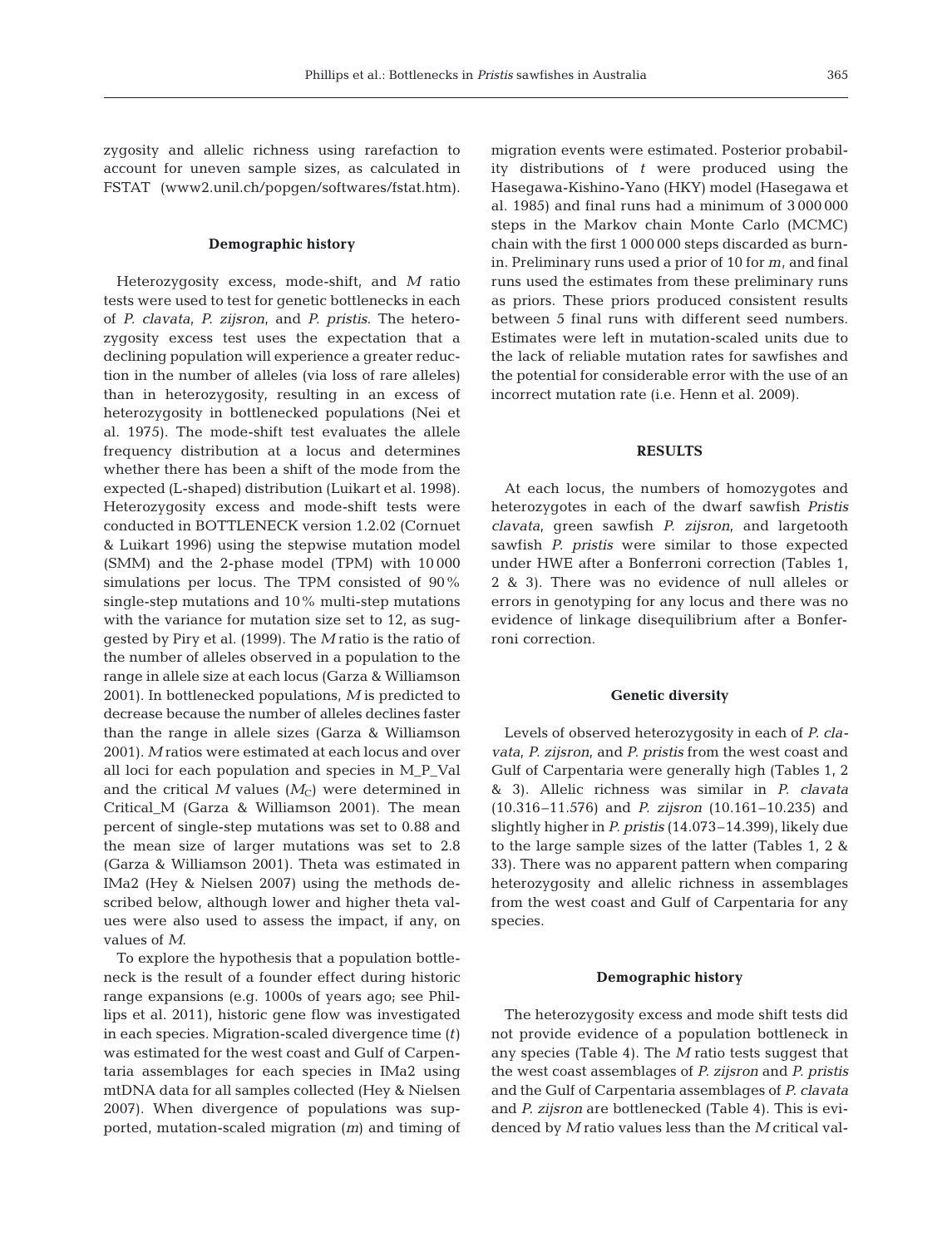|           |                  | . .<br>. . |        |       | a Bonferroni correction ( $p < 0.003$ ) |        |        |        |        |         |  |  |
|-----------|------------------|------------|--------|-------|-----------------------------------------|--------|--------|--------|--------|---------|--|--|
| Region    |                  | Ppe4       | Ppe5   | Ppe69 | Ppe122                                  | Ppe152 | Ppe165 | Ppe179 | Ppe186 | Average |  |  |
| <b>WC</b> | N                | 34         | 34     | 34    | 34                                      | 29     | 26     | 31     | 31     |         |  |  |
|           | k                | 14         | 19     | 10    | 9                                       | 16     | 16     | 13     | 11     | 13.50   |  |  |
|           | А                | 12.443     | 14.643 | 7.600 | 8.126                                   | 13.888 | 14.285 | 11.474 | 10.150 | 11.576  |  |  |
|           | $H_{\rm e}$      | 0.915      | 0.925  | 0.795 | 0.793                                   | 0.928  | 0.933  | 0.879  | 0.880  |         |  |  |
|           | $H_{\rm o}$      | 1.000      | 0.912  | 0.853 | 0.824                                   | 0.897  | 1.000  | 0.871  | 0.871  | 0.904   |  |  |
|           | p                | 0.983      | 0.873  | 0.658 | 0.423                                   | 0.112  | 0.439  | 0.504  | 0.969  |         |  |  |
| GoC       | N                | 22         | 23     | 23    | 25                                      | 18     | 18     | 21     | 23     |         |  |  |
|           | k                | 11         | 16     | 5     | 8                                       | 12     | 10     | 10     | 14     | 10.75   |  |  |
|           | $\boldsymbol{A}$ | 10.750     | 15.062 | 4.941 | 7.365                                   | 12.000 | 10.000 | 9.660  | 12.730 | 10.316  |  |  |
|           | $H_{\rm e}$      | 0.910      | 0.935  | 0.566 | 0.834                                   | 0.910  | 0.887  | 0.856  | 0.879  |         |  |  |
|           | $H_{\rm o}$      | 1.000      | 0.957  | 0.696 | 0.720                                   | 0.889  | 0.667  | 0.783  | 0.739  | 0.806   |  |  |
|           | p                | 0.417      | 0.005  | 0.699 | 0.106                                   | 0.144  | 0.003  | 0.057  | 0.019  |         |  |  |

Table 1. Summary statistics for 8 microsatellite loci in *Pristis clavata* from the west coast (WC, N = 34) and the Gulf of Carpentaria (GoC, N = 25) in Australia. N: number of individuals, *k*: number of alleles, *A*: allelic richness, *H*e: expected heterozygosity, *H*o: observed heterozygosity, p: outcome of tests for Hardy-Weinberg equilibrium. No values were statistically significant after

Table 2. Summary statistics for 8 microsatellite loci in *Pristis zijsron* from the west coast (WC, N = 24) and the Gulf of Carpentaria (GoC, N = 18) in Australia. N: number of individuals, *k*: number of alleles, *A*: allelic richness, *H*<sub>e</sub>: expected heterozygosity, *H*o: observed heterozygosity, p: outcome of tests for Hardy-Weinberg equilibrium. No values were statistically significant after a Bonferroni correction (p < 0.003)

| Region    |             | Ppe4   | Ppe88  | Ppe152 | Ppe165 | Ppe172 | Ppe179 | Ppe180 | Ppe186 | Average |
|-----------|-------------|--------|--------|--------|--------|--------|--------|--------|--------|---------|
| <b>WC</b> | N           | 23     | 23     | 23     | 24     | 23     | 24     | 24     | 23     |         |
|           | k           | 13     | 22     | 4      | 17     | 10     | 12     | 12     | 7      | 12.13   |
|           | А           | 11.067 | 17.482 | 3.211  | 13.564 | 9.180  | 10.405 | 9.880  | 6.497  | 10.161  |
|           | $H_{\rm e}$ | 0.870  | 0.962  | 0.274  | 0.930  | 0.879  | 0.902  | 0.865  | 0.752  |         |
|           | $H_{\rm o}$ | 0.783  | 1.000  | 0.304  | 1.000  | 0.826  | 0.958  | 0.917  | 0.870  | 0.832   |
|           | p           | 0.371  | 0.812  | 1.000  | 0.344  | 0.581  | 0.599  | 0.151  | 0.216  |         |
| GoC       | N           | 14     | 15     | 18     | 15     | 15     | 15     | 16     | 16     |         |
|           | k           | 8      | 17     | 4      | 13     | 12     | 10     | 12     | 9      | 10.63   |
|           | А           | 8.000  | 16.326 | 3.725  | 12.660 | 11.533 | 9.798  | 11.225 | 8.611  | 10.235  |
|           | $H_{\rm e}$ | 0.831  | 0.949  | 0.303  | 0.924  | 0.885  | 0.892  | 0.879  | 0.853  |         |
|           | $H_{\rm o}$ | 0.929  | 0.933  | 0.333  | 0.867  | 0.867  | 1.000  | 0.813  | 0.875  | 0.827   |
|           | p           | 0.903  | 0.341  | 1.000  | 0.126  | 0.535  | 0.510  | 0.225  | 0.629  |         |

ues or  $M$  values that were  $\leq 0.70$ , the suggested threshold for bottleneck detection; although non-bottlenecked populations are expected to have *M* > 0.820 (Garza & Williamson 2001). The assemblage of *P. pristis* from the Gulf of Carpentaria had an *M* ratio value less than the *M* critical value; however, the *M* ratio was well above 0.70 (Table 4). The low values of *M* do not appear to be driven by a single locus for any species (see Table A1 in the Appendix).

The results of the analysis of population divergence, based on mtDNA data, indicate that assemblages of each of *P. clavata*, *P. zijsron*, and *P. pristis* from the west coast and Gulf of Carpentaria diverged in the relatively Table 3. Summary statistics for 6 microsatellite loci in *Pristis pristis* from the west coast (WC,  $N = 36$ ) and the Gulf of Carpentaria (GoC,  $N = 68$ ) in Australia. N: number of individuals, *k*: number of alleles, *A*: allelic richness, *H*e: expected heterozygosity,  $H_o$ : observed heterozygosity, p: outcome of tests for Hardy-Weinberg equilibrium. No values were statistically significant after a Bonferroni correction (p < 0.004)

| Region    |                                  | Ppe4   | Ppe5   |       |        |        |        | Ppe122 Ppe172 Ppe180 Ppe186 Average |
|-----------|----------------------------------|--------|--------|-------|--------|--------|--------|-------------------------------------|
| <b>WC</b> | N                                | 35     | 33     | 36    | 29     | 29     | 32     |                                     |
|           | k                                | 12     | 23     | 7     | 18     | 13     | 17     | 15.00                               |
|           | $\overline{A}$                   | 11.622 | 21.107 | 6.792 | 18.000 | 13.000 | 15.875 | 14.399                              |
|           | $H_{\rm e}$                      | 0.890  | 0.952  | 0.677 | 0.940  | 0.767  | 0.938  |                                     |
|           | $H_{o}$                          | 0.914  | 0.879  | 0.556 | 0.897  | 0.655  | 0.906  | 0.801                               |
|           | p                                | 0.219  | 0.152  | 0.156 | 0.055  | 0.116  | 0.308  |                                     |
| GoC       | N                                | 67     | 65     | 68    | 66     | 63     | 63     |                                     |
|           | k                                | 13     | 31     | 7     | 21     | 18     | 19     | 18.17                               |
|           | $\overline{A}$                   | 11.396 | 20.197 | 5.815 | 17.505 | 13.823 | 15.700 | 14.073                              |
|           | $H_{\scriptscriptstyle{\Theta}}$ | 0.864  | 0.957  | 0.706 | 0.926  | 0.842  | 0.918  |                                     |
|           | $H_{0}$                          | 0.836  | 0.969  | 0.765 | 0.908  | 0.794  | 0.905  | 0.863                               |
|           | p                                | 0.581  | 0.298  | 0.272 | 0.062  | 0.032  | 0.108  |                                     |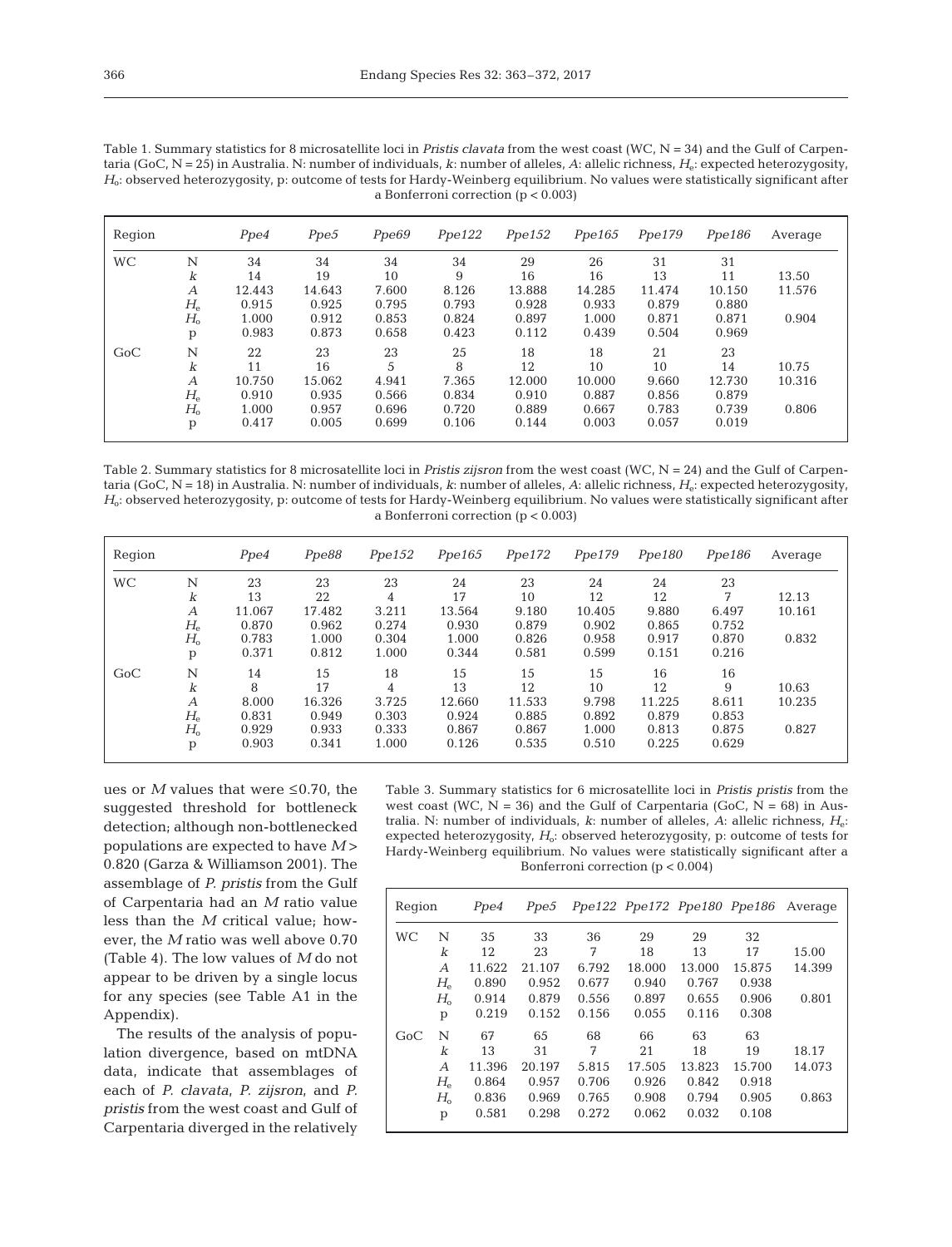recent (evolutionary) past (Fig. 1). The time of divergence of these assemblages for *P. clavata* and *P. zijsron* probably occurred more recently than that for *P. pristis* (Fig. 1). The analysis of mutation-scaled migration rates suggests that there was maternal gene flow between populations and that the direction of gene flow in each species was asymmetrical, with migration occurring in an east to west direction

Table 4. Bottleneck tests for each of *Pristis clavata*, *P. zijsron*, and *P. pristis* from the west coast (WC) and the Gulf of Carpentaria (GoC) in Australia. Expected heterozygosity  $(H_e)$  excess is presented as p-values from the Wilcoxon/sign rank tests using the stepwise mutation model (SMM) and 2-phase model (TPM).  $M_c$  are the critical  $M$  values

| <b>Species</b> | Region | $\overline{\phantom{a}}$ $\overline{\phantom{a}}$ $\overline{\phantom{a}}$ $\overline{\phantom{a}}$ $\overline{\phantom{a}}$ $\overline{\phantom{a}}$ $\overline{\phantom{a}}$ $\overline{\phantom{a}}$ $\overline{\phantom{a}}$ $\overline{\phantom{a}}$ $\overline{\phantom{a}}$ $\overline{\phantom{a}}$ $\overline{\phantom{a}}$ $\overline{\phantom{a}}$ $\overline{\phantom{a}}$ $\overline{\phantom{a}}$ $\overline{\phantom{a}}$ $\overline{\phantom{a}}$ $\overline{\$<br><b>SMM</b> | <b>TPM</b>  | Mode<br>shift | $M$ ratio | $M_{\rm c}$ |
|----------------|--------|-----------------------------------------------------------------------------------------------------------------------------------------------------------------------------------------------------------------------------------------------------------------------------------------------------------------------------------------------------------------------------------------------------------------------------------------------------------------------------------------------|-------------|---------------|-----------|-------------|
| P. clavata     | WC.    | 0.770/0.445                                                                                                                                                                                                                                                                                                                                                                                                                                                                                   | 0.320/0.424 | Normal        | 0.885     | 0.841       |
|                | GoC    | 0.473/0.576                                                                                                                                                                                                                                                                                                                                                                                                                                                                                   | 0.320/0.307 | Normal        | 0.744     | 0.821       |
| P. zijsron     | WС     | 0.902/0.185                                                                                                                                                                                                                                                                                                                                                                                                                                                                                   | 0.629/0.427 | Normal        | 0.659     | 0.818       |
|                | GoC    | 0.980/0.053                                                                                                                                                                                                                                                                                                                                                                                                                                                                                   | 0.844/0.169 | Normal        | 0.634     | 0.799       |
| P. pristis     | WС     | 0.578/0.527                                                                                                                                                                                                                                                                                                                                                                                                                                                                                   | 0.500/0.532 | Normal        | 0.711     | 0.828       |
|                | GoC    | 0.344/0.519                                                                                                                                                                                                                                                                                                                                                                                                                                                                                   | 0.281/0.518 | Normal        | 0.842     | 0.858       |

in each of *P. clavata* and *P. zijsron*, and in a west to east direction in *P. pristis* (Fig. 2). In all species, this maternal gene flow is historic, rather than contemporary, because the distributions of migration events over time have a low probability at time zero (Fig. 3). It appears as though this historic gene flow was higher and slightly more recent in each of *P. clavata* and *P. zijsron* than in *P. pristis* (Figs. 2 & 3).

# **DISCUSSION**

The present study provides evidence that each of the *Pristis* sawfishes in northern Australian waters has gone through a population bottleneck, although the geographic region affected and the severity of the bottleneck differs between species. The number of loci and sample sizes of this study were moderate. Therefore, there is a note of caution in that the data underlying the interpretation are limited and more extensive sampling



Fig. 1. Posterior probability distributions of mutation-scaled time since divergence *(t)*, based on nucleotide sequence data from the mtDNA control region, of assemblages from the west coast (WC) and the Gulf of Carpentaria (GoC) in (a) *Pristis clavata*, (b) *P. zijsron*, and (c) *P. pristis*



Fig. 2. Posterior probability distributions of estimates of mutation-scaled migration rates (*m*) of 'genes', based on nucleotide sequence data from the mtDNA control region, between assemblages from the west coast (WC) and the Gulf of Carpentaria (GoC) in (a) *Pristis clavata*, (b) *P. zijsron*, and (c) *P. pristis*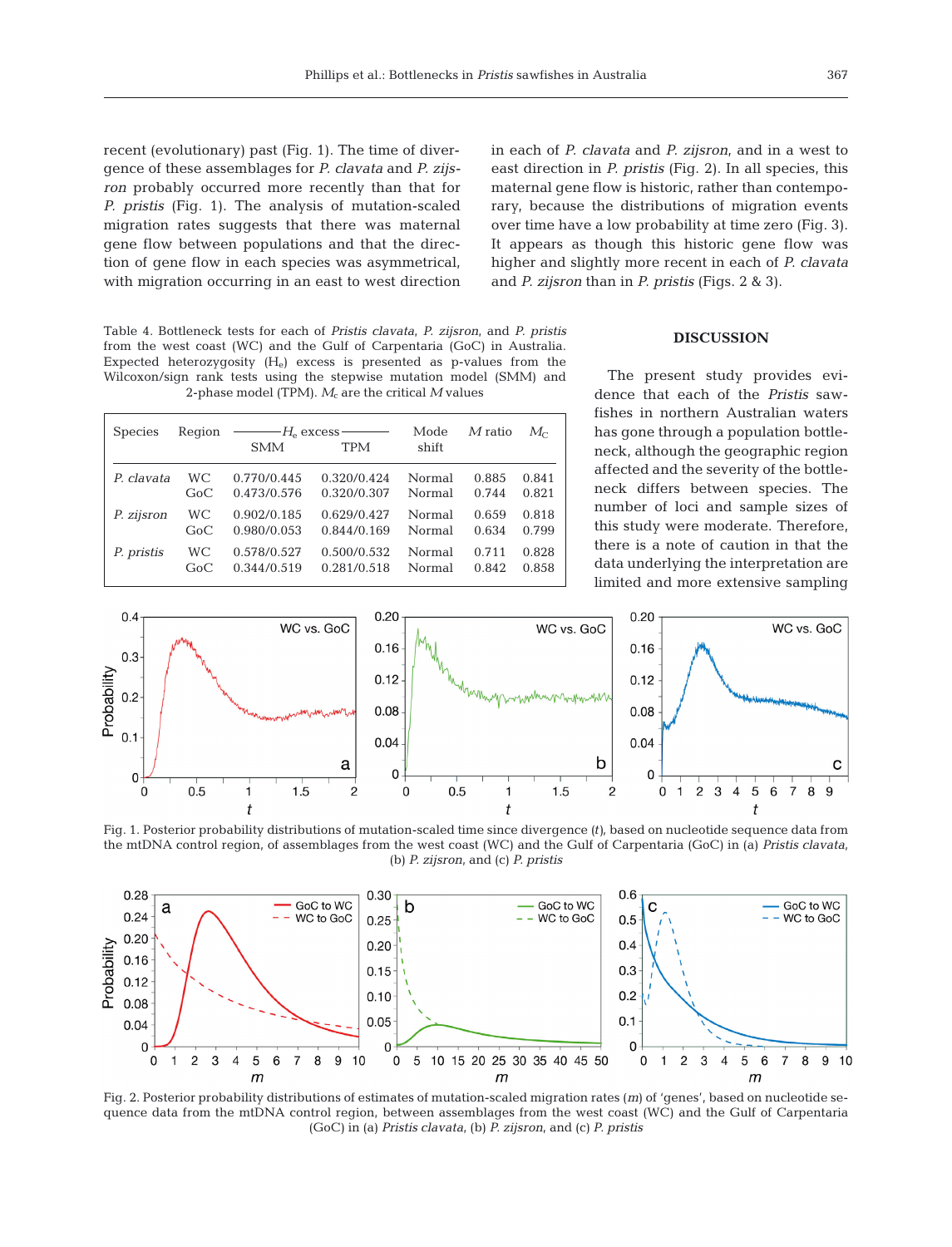

Fig. 3. Posterior probability distributions of estimates of the mutation-scaled timing of migration events, based on nucleotide sequence data from the mtDNA control region, between assemblages from the west coast (WC) and the Gulf of Carpentaria (GoC) in (a) *Pristis clavata*, (b) *P. zijsron*, and (c) *P. pristis*

and additional genetic markers are needed to confirm the proposed demographic histories of *Pristis* sawfishes in Australian waters. It is possible, for example, that the use of a microsatellite library developed for another species (the smalltooth sawfish *P. pectinata*) has contributed to lower values of *M*, although it seems unlikely to be the sole explanation, because the levels of polymorphism and genetic diversity in each of the dwarf sawfish *P. clavata*, green sawfish *P. zijsron*, and largetooth sawfish *P. pristis* were similar to those for *P. pectinata* (see Chapman et al. 2011). It is also possible that the low values of *M* are due to a violation of the SMM mutation model, although there is no evidence to support this (see Guinand & Scribner 2003, Williamson-Natesan 2005). There are no reliable historic catch records available for any of these species in Australian waters to assess changes in population sizes (Peverell 2005), so despite the limitations of the present study, it provides novel information obtainable only via genetic approaches.

#### **Genetic diversity**

Assemblages of each of *P. clavata*, *P. zijsron*, and *P. pristis* on the west coast and the Gulf of Carpentaria appear to have moderate to high levels of genetic diversity at microsatellite loci that are within the ranges reported for other elasmobranchs, including sawfish (Chapman et al. 2011, Daly-Engel et al. 2012, O'Leary et al. 2015), with no apparent spatial pattern in genetic diversity. These results are in contrast to the moderate to low levels of genetic diversity found in the mtDNA control region for each species (Phillips et al. 2011). Furthermore, both *P. clavata* and *P. zijsron* had reduced levels of mtDNA diversity in the Gulf of Carpentaria assemblage when compared to values for the west coast, with *P. clavata* being genetically depauperate in the Gulf of Carpentaria (Phillips et al. 2011), a pattern not observed in the microsatellite loci.

The pattern of lower levels of genetic diversity in mtDNA markers compared to microsatellite loci (nDNA) has been observed in other elasmobranchs such as the bull shark *Carcharhinus leucas* and lemon shark *Negaprion brevirostris* (Schultz et al. 2008, Karl et al. 2011). This discordance could be due to the characteristics of mtDNA versus nDNA markers (microsatellite loci), changes in population size, sex-biased dispersal and/or selection. Selection alone is not thought to be driving the differences in levels of genetic diversity at mtDNA and nDNA markers given that similar selective forces would have to be operating across *Pristis* sawfishes as well as other species of sharks. It is difficult to hypothesize a scenario where similar selective forces would be operating across such different species in different geographic regions (Schultz et al. 2008, Karl et al. 2011). Although the discordance in levels of genetic diversity in mtDNA and nDNA markers in *P. pristis* could be explained by sex-biased dispersal with female philopatry to parturition sites, there is currently no evidence to support sex-biased dispersal in either *P. clavata* or *P. zijsron* (Phillips et al. 2011, 2017, Feutry et al. 2015).

The lower levels of genetic diversity in mtDNA markers, when compared to those in nDNA markers, are most likely due to the characteristics of the markers combined with changes in population size. Levels of genetic diversity in nDNA markers should, theoretically, be higher than those in mtDNA markers simply due to differences in their modes of inheritance and effective population sizes (Ballard & Whitlock 2004). Being maternally inherited, the mtDNA has a 4-fold smaller effective population size when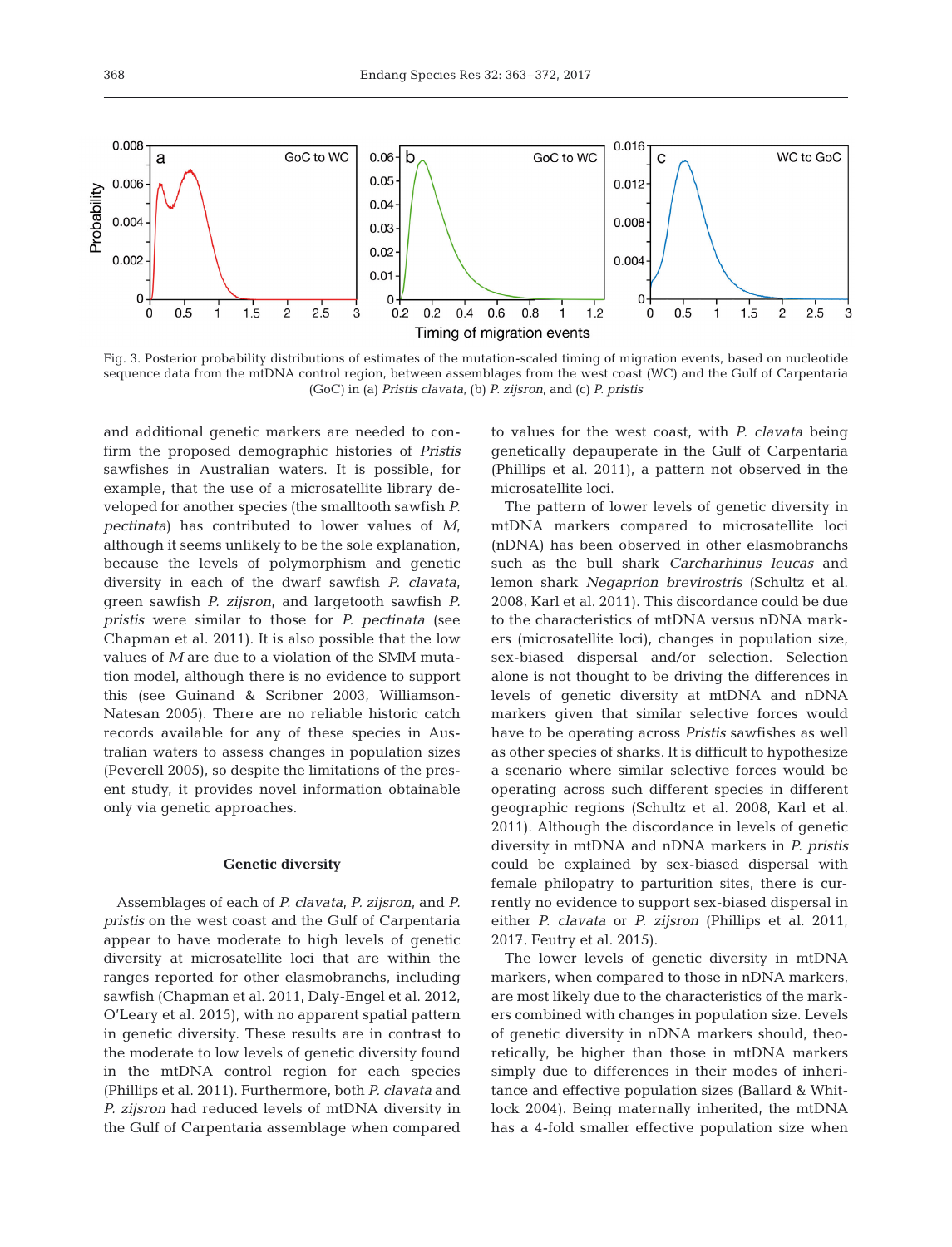compared to bi-parentally inherited nDNA (Ballard & Whitlock 2004). These characteristics of the markers, when combined with the evidence of changes in population size, could explain the lower levels of genetic diversity in the mtDNA control. The smaller effective population size of the mtDNA marker makes it highly susceptible to long-term genetic erosion from bottlenecks (Grant & Leslie 1993, Canino et al. 2010) and given the slow rate of mutation in the mtDNA of elasmo branchs (Martin et al. 1992, Martin 1995), the recovery of genetic diversity at these markers would be an (evolutionarily) slow process.

## **Demographic history**

The discrepancies in the results of the *M* ratio tests and the heterozygosity excess and mode shift tests have been found in a number of other studies (e.g. Hundertmark & Van Daele 2010, Nance et al. 2011, O'Leary et al. 2015). *M* ratio tests are thought to be more powerful at detecting bottlenecks in general, compared to the heterozygosity excess or mode shift tests (Peery et al. 2012). Typically, *M* ratio tests are better at detecting slightly older bottlenecks (up to 50 generations) than very recent events (1 to 5 generations), which could account for the inability to detect bottlenecks in some species with contemporary de clines (Peery et al. 2012). Heterozygosity excess methods are less powerful in detecting bottlenecks after approximately 10 generations have passed be cause mutation-drift equilibrium can be reached quickly after a period of sudden growth (see Nei et al. 1975, Hundertmark & Van Daele 2010, Peery et al. 2012). *M* ratios, by contrast, take longer to recover post-bottleneck because new alleles arise slowly and do not necessarily increase values of *M* (Peery et al. 2012).

Evidence from *M* ratio tests suggests that assemblages of *P. zijsron* and *P. pristis* on the west coast and *P. clavata* and *P. zijsron* in the Gulf of Carpentaria may have experienced population bottlenecks. Detection of genetic bottlenecks in endangered species is often hindered by the combination of life history parameters (long-lived, overlapping generations) and low statistical power due to concomitant small sample sizes and an insufficient number of genetic markers (Peery et al. 2012). Mounting evidence suggests that in order to detect bottlenecks in such species, the bottleneck must be severe and of sufficient duration, and the population should be sampled many generations after the event (Peery et al. 2012). Given the difficulty in detecting bottlenecks in endangered species, the bottleneck that occurred in *Pristis* sawfishes in Australian waters must have been severe and have occurred some time ago (see Peery et al. 2012). In comparison, genetic bottlenecks were not detected in the remaining population of *P. pectinata* in southwest Florida, despite this species experiencing a 95 to 99% decline in US waters (Simpfendorfer 2000, Chapman et al. 2011). The inability to detect a bottleneck in *P. pectinata* was attributed to the longevity of the species, which slows the process of genetic drift, or the southwest Florida population never reaching severely low numbers for a sufficient duration to produce a bottleneck (Chapman et al. 2011). Despite the apparent difficulty in detecting bottlenecks in long-lived species such as elasmobranchs, bottlenecks have also been detected using *M* ratios in the scalloped hammerhead *Sphyrna lewini* in the eastern Pacific Ocean (Nance et al. 2011) and the white shark *Carcharodon carcharias* in the northwest Atlantic (O'Leary et al. 2015). The values of *M* for *S. lewini* and *C. carcharias* were comparable to those for *Pristis* sawfishes in Australian waters (Nance et al. 2011, O'Leary et al. 2015). The bottleneck in *S. lewini* was attributed to historic processes following the Last Glacial Maximum (~18 000 to 20 000 yr ago, Nance et al. 2011), while that for *C. carcharias* was suggested to be the result of population declines during the mid to late 20th century (O'Leary et al. 2015).

Population bottlenecks can result from contemporary (i.e. 100 to 200 yr) declines in abundance or from historical processes, such as founder effects during range expansions over time scales of 1000s to 10 000s of years (Hauser et al. 2002, Stow et al. 2006). mtDNA control region data collectively suggest there has been a relatively recent (evolutionarily) range expansion in each of the *Pristis* sawfishes in Australian waters (Phillips et al. 2011). This is evidenced by signals of population growth in the mtDNA marker (Phillips et al. 2011), the presence of historic (i.e. not contemporary) maternal gene flow in each species between the west coast and the Gulf of Carpentaria, and the signature of population bottlenecks. The population bottlenecks could indicate founder effects occurring during the colonization of new habitats during range expansions. A more evolutionarily recent range expansion in each of *P. clavata* and *P. zijsron*, as evidenced by more recent population divergence and more recent/higher rates of historic maternal gene flow, could account for the more pronounced bottlenecks in these species. Range expansions in coastal marine species are usually attributed to changes in coastline morphology associated with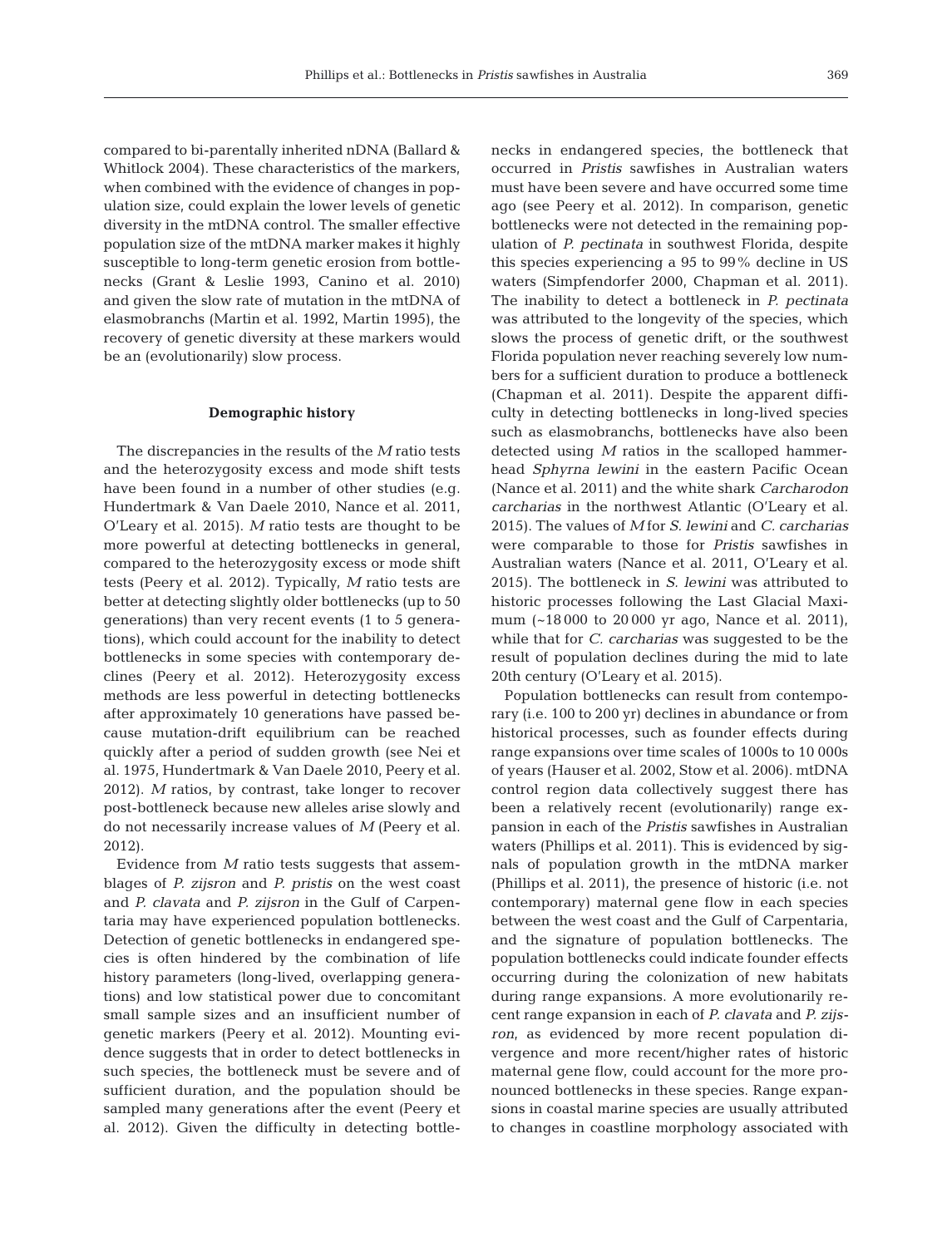fluctuating sea levels during the glacial cycling of the Pleistocene (Lukoshek et al. 2007, Swatdipong et al. 2009). In northeastern Australia, the Pleistocene was characterized by the repeated emergence of the Torres Strait land bridge (in the area that is currently the Gulf of Carpentaria) at low sea levels (Voris 2000). The assemblages of *P. clavata* and *P. zijsron* in these waters may have been subject to cycles of range expansion and contraction as habitat availability changed during this time period in the Gulf of Carpentaria (Phillips et al. 2011), contributing to the more pronounced population bottlenecks in these species. The range expansion in *P. pristis*, on the other hand, occurred much earlier, perhaps allowing more time for populations to recover from a founder effect during range expansion. *P. pristis* may not have been as adversely affected by the emergence of the Torres Strait land bridge because they utilize freshwater rivers as juveniles, and expansive rivers remained in the Gulf of Carpentaria even at low sea levels (Voris 2000, Phillips et al. 2011).

Demographic history provides a plausible explanation for the observed levels of genetic diversity in *Pristis* sawfishes in Australian waters. However, this explanation does not exclude the possibility that contemporary bottlenecks have also occurred as a result [Chapman DD, Simpfendorfer CA, Wiley TR, Poulakis GR](https://www.ncbi.nlm.nih.gov/entrez/query.fcgi?cmd=Retrieve&db=PubMed&list_uids=21926063&dopt=Abstract) of anthropogenic activities (Cavanagh et al. 2003). In the absence of historic records for *Pristis* sawfishes in Australian waters, it is difficult to disentangle the re lative influence of contemporary versus historic factors on contemporary patterns of genetic diversity (see Costello et al. 2003, Johansson et al. 2006). The most direct way of resolving this uncertainty is to compare levels of genetic diversity in historic and contemporary populations, for example, of sawfishes from approximately 100 yr ago and today, to determine if levels of genetic diversity have been fairly stable for the past 100 yr (e.g. Ludwig et al. 2000, Hoelzel et al. 2002, Larson et al. 2002, Leonard 2008). While this is not a viable possibility for many species of conservation concern, for sawfishes, historic dried rostra readily available in public and private collections provide a means to generate genetic data for historic sawfish populations (see Leonard 2008, Phillips et al. 2009). Given that *Pristis* sawfishes in Australian waters have experienced population bottlenecks, whether they be historic, contemporary or both, the preservation of remaining genetic diversity should be a high conservation priority. This is especially true for the maternal lineages of each species, as levels of mtDNA diversity were moderate to severely low, and recovery of genetic diversity is a slow, evolutionary process (Phillips et al. 2011).

*Acknowledgements*. This study was funded by the Australian Government Department of the Environment. Thank you to everyone who assisted with sample collection, including James Tweedley, Dean Thorburn, Simon Visser, Jenny Giles, Will White, Cairns Marine (Lyle Squire Jr.), the Western Australian Department of Fisheries (Rory McAuley and Justin Chidlow), Northern Territory Department of Fisheries (Grant Johnson), the Museum and Art Gallery of the Northern Territory (Helen Larson), the Western Australian Museum (Glenn Moore and Sue Morrison), the Australian National Museum (Jeff Johnson), the Australian Institute of Marine Science (Iain Field), Jeff Whitty, the Yiriman (Nyikina-Mangala) Rangers, including Travis Fazeldean, Cannie, Nyaburu, and Kimberley Watson, Josh Albert, and Simon Keenan, and many other people in the Kimberley.

### LITERATURE CITED

- [Ballard JWO, Whitlock MC \(2004\) The incomplete natural](https://www.ncbi.nlm.nih.gov/entrez/query.fcgi?cmd=Retrieve&db=PubMed&list_uids=15012752&dopt=Abstract) history of mitochondria. Mol Ecol 13: 729−744
- [Canino MF, Spies IB, Lowe SA, Grant WS \(2010\) Highly dis](https://doi.org/10.1577/C09-024.1)cordant nuclear and mitochondrial DNA diversities in Atka mackerel. Mar Coast Fish Dyn Manage Ecosyst Sci 2: 375−387
	- Cavanagh RD, Kyne PM, Fowler SL, Musick JA, Bennett MB (eds) (2003) The conservation status of Australasian chonrichthyans. Report of the IUCN Shark Specialist Group Australia and Oceania Regional Red List Workshop. The University of Queensland, School of Biomedical Sciences, Brisbane, QLD
- and others (2011) Genetic diversity despite population collapse in a critically endangered marine fish: the smalltooth sawfish (*Pristis pectinata*). J Hered 102: 643−652
- [Cornuet JM, Luikart G \(1996\) Description and power ana](https://www.ncbi.nlm.nih.gov/entrez/query.fcgi?cmd=Retrieve&db=PubMed&list_uids=8978083&dopt=Abstract)  lysis of two tests for detecting recent population bottlenecks from allele frequency data. Genetics 144:2001− 2014
- [Costello AB, Down TE, Pollard SM, Pacas CJ, Taylor EB](https://www.ncbi.nlm.nih.gov/entrez/query.fcgi?cmd=Retrieve&db=PubMed&list_uids=12683529&dopt=Abstract) (2003) The influence of history and contemporary stream hydrology on the evolution of genetic diversity within species: an examination of microsatellite DNA variation in bull trout, *Salvelinus confluentus* (Pisces: Salmonidae). Evolution 57: 328−344
- [Daly-Engel TS, Seraphin KD, Holland KN, Coffey JP, Nance](https://www.ncbi.nlm.nih.gov/entrez/query.fcgi?cmd=Retrieve&db=PubMed&list_uids=22253848&dopt=Abstract) HA, Toonen RJ, Bowen BW (2012) Global phylogeography with mixed-marker analysis reveals male-mediated dispersal in the endangered scalloped hammerhead shark (*Sphyrna lewini*). PLOS ONE 7:e29986
- $\triangle$  [Dulvy NK, Fowler SL, Musick JA, Cavanagh RD and others](https://www.ncbi.nlm.nih.gov/entrez/query.fcgi?cmd=Retrieve&db=PubMed&list_uids=24448405&dopt=Abstract) (2014) Extinction risk and conservation of the world's sharks and rays. eLife 3:e00590
- [Dulvy NK, Davidson LNK, Kyne PM, Simpfendorfer CA,](https://doi.org/10.1002/aqc.2525) Harrison LR, Carlson JK, Fordham SV (2016) Ghosts of the coast: global extinction risk and conservation of sawfishes. Aquat Conserv 26: 134−153
	- Feldheim KA, Chapman DD, Simpfendorfer CA, Richards VP and others (2010) Genetic tools to support the conservation of the endangered smalltooth sawfish, *Pristis pectinata*. Conserv Genet Resour 2:105–113
- [Feutry P, Kyne PM, Pillans RD, Chen X, Marthick JR, Mor](https://doi.org/10.3354/meps11354)gan DL, Grewe PM (2015) Whole mitogenome sequencing refines population structure of the Critically Endan-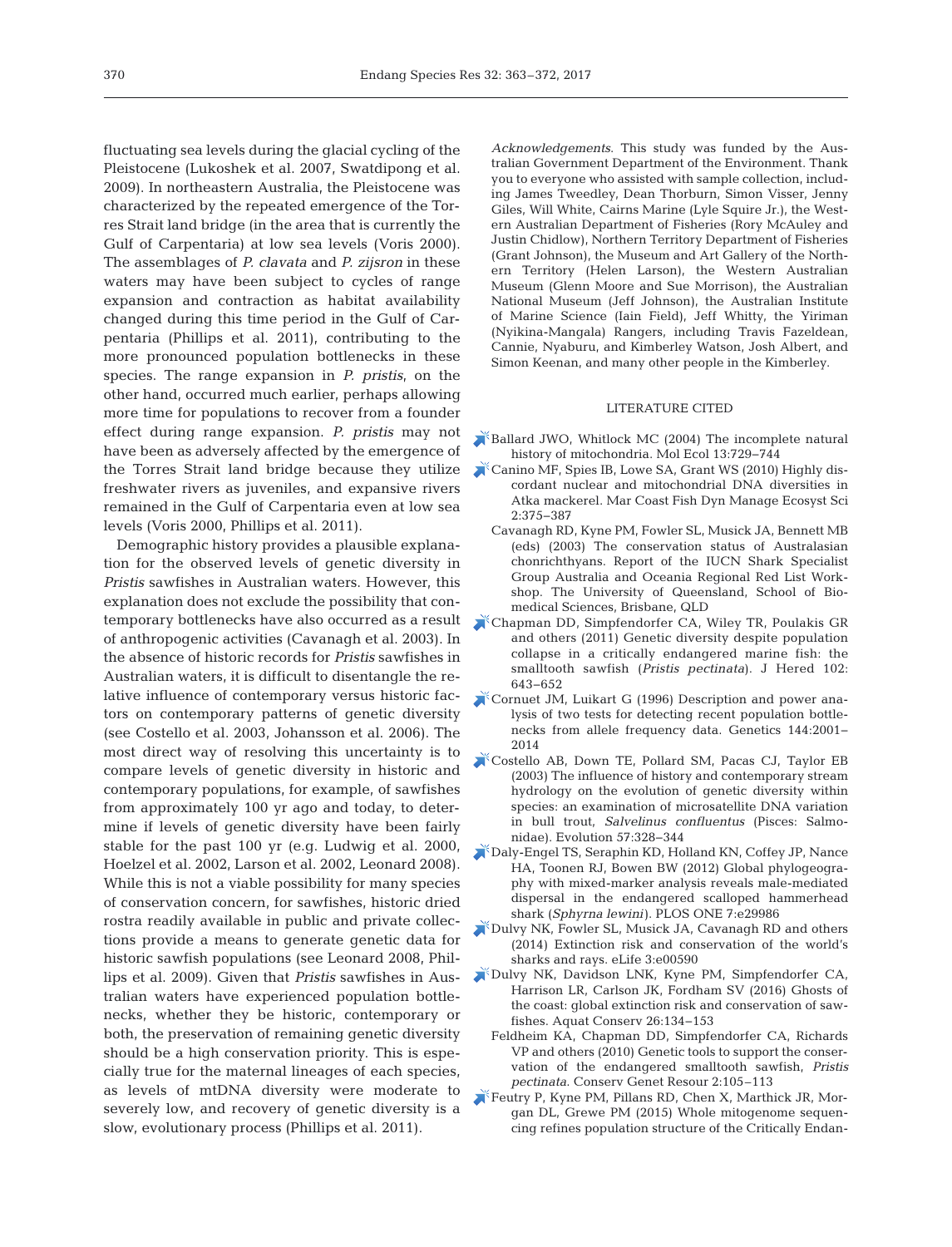gered sawfish *Pristis pristis.* Mar Ecol Prog Ser 533: 237−244

- Fields AT, Feldheim KA, Poulakis GR, Chapman DD (2015) Facultative parthenogenesis in a critically endangered wild vertebrate. Curr Biol 25:R446-447
- [Frankham R \(2005\) Genetics and extinction. Biol Conserv](https://doi.org/10.1016/j.biocon.2005.05.002) 126: 131−140
- [Garza JC, Williamson EG \(2001\) Detection of reduction in](https://www.ncbi.nlm.nih.gov/entrez/query.fcgi?cmd=Retrieve&db=PubMed&list_uids=11298947&dopt=Abstract) population size using data from microsatellite loci. Mol Ecol 10: 305−318
	- Grant WS, Leslie RW (1993) Effect of metapopulation structure on nuclear and organellar DNA variability in semiarid environments of southern Africa. S Afr J Sci 89: 287−293
- [Guinand B, Scribner KT \(2003\) Evaluation of methodology](https://www.ncbi.nlm.nih.gov/entrez/query.fcgi?cmd=Retrieve&db=PubMed&list_uids=14558451&dopt=Abstract) for detection of genetic bottlenecks: inferences from temporally replicated lake trout populations. C R Biol 326: S61−S67
- $\blacktriangleright$  [Hasegawa M, Kishino H, Yano T \(1985\) Dating of the](https://www.ncbi.nlm.nih.gov/entrez/query.fcgi?cmd=Retrieve&db=PubMed&list_uids=3934395&dopt=Abstract) human-ape splitting by a molecular clock of mitochondrial DNA. J Mol Evol 22: 160−174
- [Hauser L, Adcock GJ, Smith PJ, Bernal Ramirez JH, Car](https://www.ncbi.nlm.nih.gov/entrez/query.fcgi?cmd=Retrieve&db=PubMed&list_uids=12185245&dopt=Abstract)valho GR (2002) Loss of microsatellite diversity and low effective population size in an overexploited population of New Zealand snapper (*Pagrus auratus*). Proc Natl Acad Sci USA 99: 11742−11747
- [Henn BM, Gignoux CR, Feldman MW, Mountain JL \(2009\)](https://www.ncbi.nlm.nih.gov/entrez/query.fcgi?cmd=Retrieve&db=PubMed&list_uids=18984905&dopt=Abstract) Characterizing the time dependency of human mitochondrial DNA mutation rate estimates. Mol Biol Evol 26: 217−230
- $\mathbb{R}$  [Hey J, Nielsen R \(2007\) Integration within the Felsenstein](https://www.ncbi.nlm.nih.gov/entrez/query.fcgi?cmd=Retrieve&db=PubMed&list_uids=17301231&dopt=Abstract) equation for improved Markov chain Monte Carlo methods in population genetics. Proc Natl Acad Sci USA 104: 2785−2790
- [Hoelzel AR, Fleischer RC, Campagna C, Le Boeuf BJ,](https://doi.org/10.1046/j.1420-9101.2002.00419.x) Alvord G (2002) Impact of a population bottleneck on symmetry and genetic diversity in the northern elephant seal. J Evol Biol 15:567-575
- [Hundertmark KJ, Van Daele LJ \(2010\) Founder effect and](https://doi.org/10.1007/s10592-009-0013-z) bottleneck signatures in an introduced, insular population of elk. Conserv Genet 11: 139−147
- [Johansson M, Primmer CR, Merila J \(2006\) History vs. cur](https://www.ncbi.nlm.nih.gov/entrez/query.fcgi?cmd=Retrieve&db=PubMed&list_uids=16599961&dopt=Abstract)rent demography: explaining the genetic population structure of the common frog (*Rana temporaria*). Mol Ecol 15: 975−983
- [Karl SA, Castro ALF, Lopez JA, Charvet P, Burgess GH](https://doi.org/10.1007/s10592-010-0145-1) (2011) Phylogeography and conservation of the bull shark (*Carcharhinus leucas*) inferred from mitochondrial and microsatellite DNA. Conserv Genet 12: 371−382
- [Kyne PM, Carlson J, Smith K \(2013\)](http://www.iucnredlist.org) *Pristis pristis*. The IUCN Red List of Threatened Species Version 2016.2. www. iucnredlist.org (accessed 27 September 2016)
- [Larson S, Jameson R, Bodkin J, Staedler M, Bentaen P](https://doi.org/10.1644/1545-1542(2002)083%3C0893%3AMDAMDV%3E2.0.CO%3B2) (2002) Microsatellite DNA and mitochondrial DNA variation in remnant and translocated sea otter (*Enhydra lutris*) populations. J Mammal 83:893-906
	- Last PR, Stevens JD (2009) Sharks and rays of Australia, 2nd edn. CSIRO Publishing, Collingwood, VIC
- [Leonard JA \(2008\) Ancient DNA applications for wildlife](https://www.ncbi.nlm.nih.gov/entrez/query.fcgi?cmd=Retrieve&db=PubMed&list_uids=18684136&dopt=Abstract) conservation. Mol Ecol 17: 4186−4196
- [Ludwig A, May B, Debus L, Jenneckens I \(2000\) Hetero](https://www.ncbi.nlm.nih.gov/entrez/query.fcgi?cmd=Retrieve&db=PubMed&list_uids=11102385&dopt=Abstract)plasmy in the mtDNA control region of sturgeon (*Acipenser, Huso* and *Scaphirhynchus*). Genetics 156: 1933−1947
- [Luikart G, Allendorf FW, Cornuet JM, Sherwin WB \(1998\)](https://www.ncbi.nlm.nih.gov/entrez/query.fcgi?cmd=Retrieve&db=PubMed&list_uids=9656466&dopt=Abstract)

Distortion of allele frequency distributions provides a test for recent population bottlenecks. J Hered 89:238-247

- [Lukoschek V, Waycott M, Marsh H \(2007\) Phylogeography](https://www.ncbi.nlm.nih.gov/entrez/query.fcgi?cmd=Retrieve&db=PubMed&list_uids=17688542&dopt=Abstract) of the olive sea snake, *Aipysurus laevis* (Hydrophiinae) indicates Pleistocene range expansion around northern Australia but low contemporary gene flow. Mol Ecol 16: 3406−3422
- [Martin AP \(1995\) Mitochondrial DNA sequence evolution in](https://www.ncbi.nlm.nih.gov/entrez/query.fcgi?cmd=Retrieve&db=PubMed&list_uids=8524044&dopt=Abstract) sharks: rates, patterns, and phylogenetic inferences. Mol Biol Evol 12: 1114−1123
- [Martin AP, Naylor GJ, Palumbi SR \(1992\) Rates of mitochon](https://www.ncbi.nlm.nih.gov/entrez/query.fcgi?cmd=Retrieve&db=PubMed&list_uids=1579163&dopt=Abstract)drial DNA evolution in sharks are slow compared to humans. Nature 357: 153−155
- [Nance HA, Klimley P, Galván-Magaña MOJ, Martínez-](https://www.ncbi.nlm.nih.gov/entrez/query.fcgi?cmd=Retrieve&db=PubMed&list_uids=21789171&dopt=Abstract)Ortíz J, Marko PB (2011) Demographic processes underlying subtle patterns of population structure in the scalloped hammerhead shark, *Sphyrna lewini.* PLOS ONE 6: e21459
- [Nei M, Maruyama T, Chakraborty R \(1975\) The bottleneck](https://doi.org/10.2307/2407137) effect and genetic variability in populations. Evolution 29: 1−10
- [O'Leary SJ, Feldheim KA, Fields AT, Natanson LJ and oth](https://www.ncbi.nlm.nih.gov/entrez/query.fcgi?cmd=Retrieve&db=PubMed&list_uids=25762777&dopt=Abstract)ers (2015) Genetic diversity of white sharks, *Carcharodon carcharias*, in the northwest Atlantic and southern Africa. J Hered 106:258-265
- [Peery MZ, Kirby R, Reid BN, Stoelting R and others \(2012\)](https://www.ncbi.nlm.nih.gov/entrez/query.fcgi?cmd=Retrieve&db=PubMed&list_uids=22646281&dopt=Abstract) Reliability of genetic bottleneck tests for detecting recent population declines. Mol Ecol 21: 3403−3418
- [Peverell SC \(2005\) Distribution of sawfishes \(](https://doi.org/10.1007/s10641-005-1599-8)*Pristidae*) in the Queensland Gulf of Carpentaria, Australia, with notes on sawfish ecology. Environ Biol Fishes 73: 391−402
- [Phillips N, Chaplin J, Morgan D, Peverell S \(2009\) Extrac](https://doi.org/10.1071/PC090128)tion and amplification of DNA from the dried rostra of sawfishes (Pristidae) for applications in conservation genetics. Pac Conserv Biol 15: 128−134
- [Phillips NM, Chaplin JA, Morgan DL, Peverell SC \(2011\)](https://doi.org/10.1007/s00227-010-1617-z) Population genetic structure and genetic diversity of three critically endangered *Pristis* sawfishes in Austra lian waters. Mar Biol 158: 903−915
	- Phillips NM, Chaplin JA, Peverell SC, Morgan DL (2017) Contrasting population structures of three *Pristis* sawfishes with different patterns of habitat use. Mar Freshw Res 68: 452−460
- [Piry S, Luikart G, Cornuet JM \(1999\) BOTTLENECK:a com](https://doi.org/10.1093/jhered/90.4.502)puter program for detecting recent reductions in the effective population size using allele frequency data. J Hered 90: 502−503
	- Pogonoski JJ, Pollard DA, Paxton JR (2002) Conservation overview and action plan for Australian threatened and potentially threatened marine and estuarine fishes. Environment Australia, Canberra, ACT
- $K$ [Raymond M, Rousset F \(1995\) An exact test for population](https://doi.org/10.2307/2410454) differentiation. Evolution 49:1280-1283
- [Rice WR \(1989\) Analyzing tables of statistical significance.](https://doi.org/10.2307/2409177) Evolution 43: 223−225
- [Schultz JK, Feldheim KA, Gruber SH, Ashley MV, McGov](https://www.ncbi.nlm.nih.gov/entrez/query.fcgi?cmd=Retrieve&db=PubMed&list_uids=19121001&dopt=Abstract)ern TM, Bowen BW (2008) Global phylogeography and seascape genetics of the lemon sharks (genus *Nega prion*). Mol Ecol 17:5336-5348
- [Seitz JC, Poulakis GR \(2006\) Anthropogenic effects on the](https://www.ncbi.nlm.nih.gov/entrez/query.fcgi?cmd=Retrieve&db=PubMed&list_uids=17034820&dopt=Abstract) smalltooth sawfish (*Pristis pectinata*) in the United States. Mar Pollut Bull 52: 1533−1540
- [Simpfendorfer CA \(2000\) Predicting population recovery](https://doi.org/10.1023/A%3A1007675111597) rates for endangered western Atlantic sawfishes using demographic analysis. Environ Biol Fishes 58:371-377